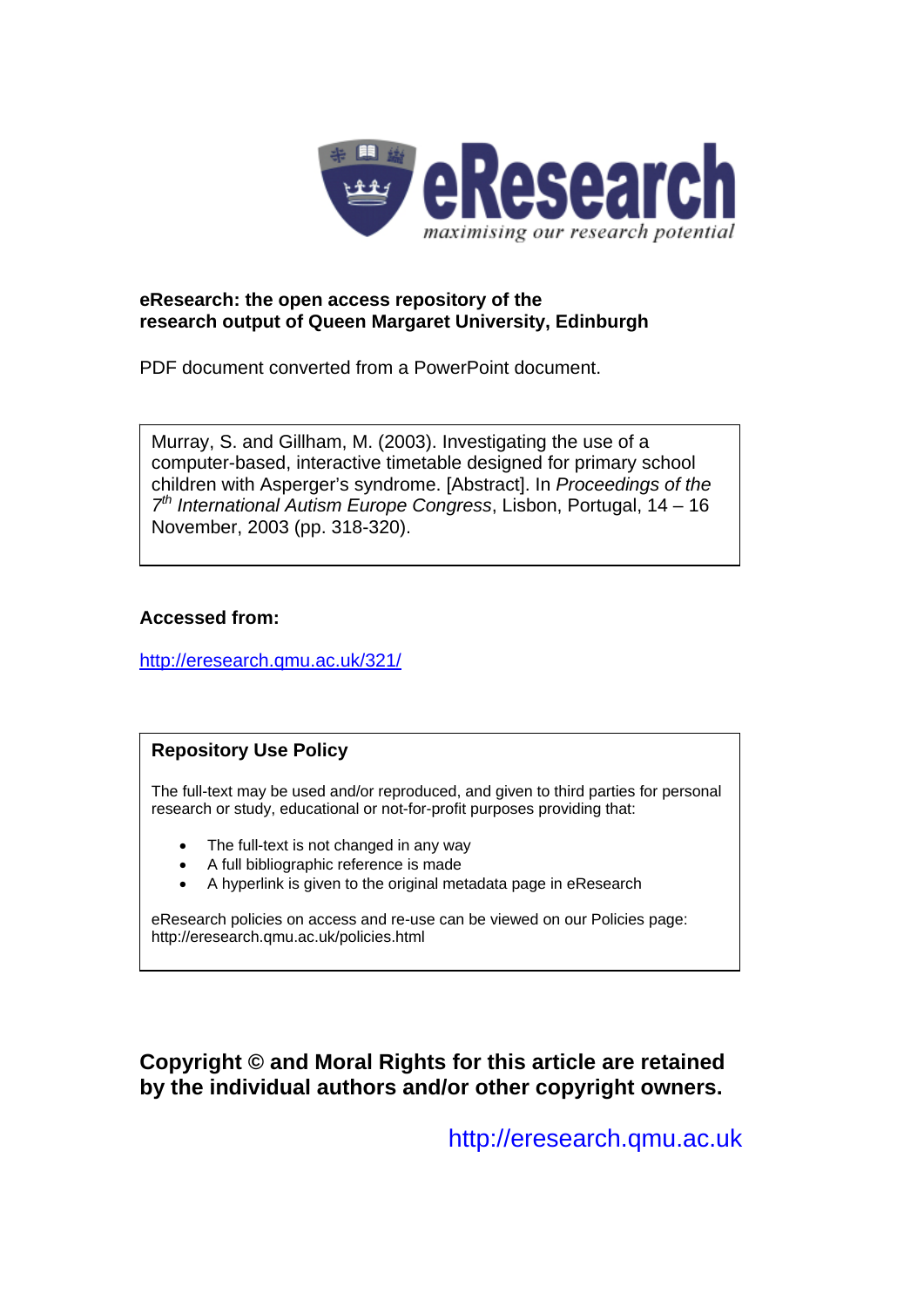# **Investigating the use of a computer- based, interactive timetable designed for primary school pupils with Asperger's Syndrome (or unspecific high functioning autism)**

**Susan J Murray & Dr. Mark Gillham -** Queen Margaret University College, Edinburgh, Scotland

#### **1. Introduction**

- An area of difficulty faced by children with autism is coping with change. During the school day many of the activities that take place often involve the children moving to different locations with different teachers. The anxiety this causes can result in loss of learning opportunities and in disruptive behaviour. Teachers report that advanced knowledge of the day's activities can considerably lessen anxiety, especially if this information is highly visual in its presentation.
- This study is investigating the design and use of a computer-based, interactive timetable, being developed for children with Asperger's Syndrome (AS).

#### **2. Computers are ideal for children with AS**

 $\triangledown$  Predictable, safe and context free [1][ 2][ 3]  $\triangledown$  Well suited to the single channelled interest system of those with AS  $[1][2][3]$  $\triangledown$  An ideal resource for both educational and recreational use [4][2][3]

#### **5. Methodology**

 $\triangledown$  Essentially qualitative  $\boxtimes$  Semi-ethnographic  $\boxtimes$  Case study approach.

Development follows a user-centred design:-

#### **System analysis Prototype design Evaluation**

#### **System analysis**

Examination of the current visual timetable system by:-

 $\overline{\mathbf{v}}$  Non-participative observations in the classroom  $\overline{\mathbf{v}}$  Semi-structured interviews with key staff

#### **Key findings**

#### Timetable should be: -

 $\triangledown$  Flexible and easy to maintain  $\overline{\mathcal{A}}$  Very visual, incorporating familiar images and text  $\overline{\mathbf{z}}$  Easily accessible both in the classroom and at home

#### **Key concerns**

 $\overline{\mathcal{A}}$  Size and positioning of the timetable  $\overline{\mathbf{z}}$  Fears regarding skills necessary to maintain the timetable  $\overline{\mathcal{A}}$  Limited resources resulting in availability problems  $\boxtimes$  Supporting information could be overlooked



**Fig. 3.** Screen shot with example of class timetable page

#### **Usability evaluations**

Staff and children took part in the following usability evaluations:-

- $\boxtimes$  Cooperative user observations [5]
- $\triangledown$  Group evaluation sessions and constructive interaction (staff) [5] [6]
- $\boxtimes$  Questionnaires (staff & parents)

#### **Key findings**

 $\overline{\mathcal{A}}$  Layout and design appear appropriate for user group  $\overline{\mathcal{A}}$  Meaning of navigation icons not easily recognisable  $\triangledown$  Font should be consistent with that used in class  $\triangledown$  Flexibility of symbol display needs reviewing